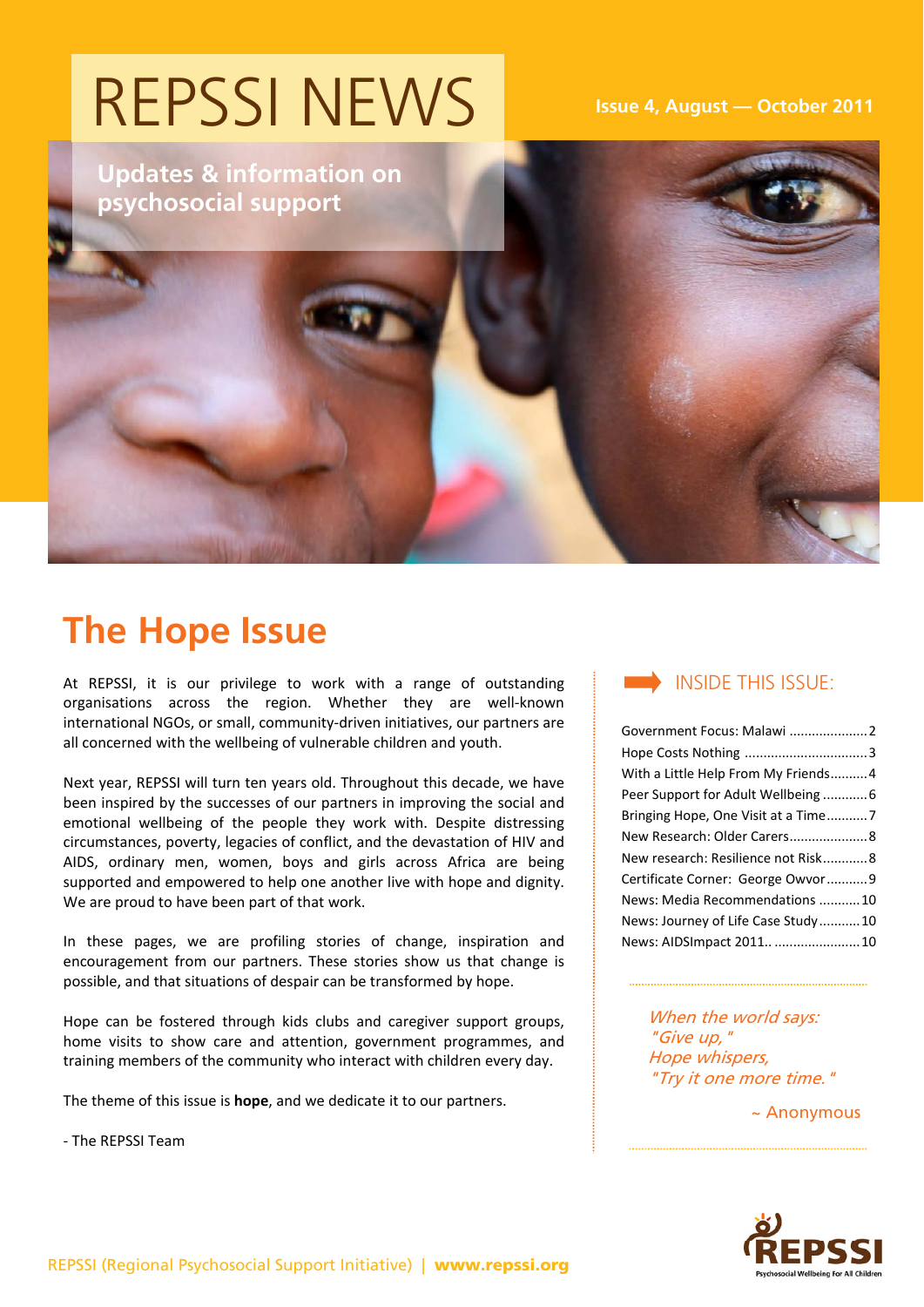## **Government Focus: Interview with Willard Manjolo (Malawi)**



In 2001, a study in Malawi found that "while children were being given material support, their emotional and psychological needs were being neglected." The government responded with a national plan of action for orphans and other vulnerable children, which included psychosocial support as one of the main interventions.

"We started consultations with REPSSI," **Willard Manjolo, Acting Director of Social Welfare Services for the Government of Malawi explains.** REPSSI assisted by providing guidance in developing policy, and training a pool of psychosocial support experts, known as 'Master [Trainers](http://www.repssi.org/?p=304&option=com_wordpress&Itemid=64)'. The government is now adapting REPSSI training manuals to local conditions.

"Since we started providing psychosocial support to orphans and vulnerable children, there's been tremendous change in positive thinking, both for the children themselves, as well as the caregivers. Because we are dealing with a situation of despair ... What [psychosocial support] does, basically, is to restore confidence and hope for the future. You are actually dialoguing with children, caregivers, communities, to realise that when you experience problems, it's not the end of everything."

"Instead of children wandering about, instead of caregivers not paying attention, that has changed, children realised the need to go to school, caregivers are providing that support and communities are coming together to support those children that experience, emotional and psychological problems."

"I think this is a tremendous achievement because children now have a future, they see a future, with hope. I think that's a major benefit we are seeing in Malawi."

*REPSSI partners with governments in 13 countries across East and Southern Africa. We have been working with the Southern African Development Community to develop a Minimum Package of Services for OVC&Y and a Psychosocial Support Conceptual Framework. These documents are being finalised and translated, and will be available soon.*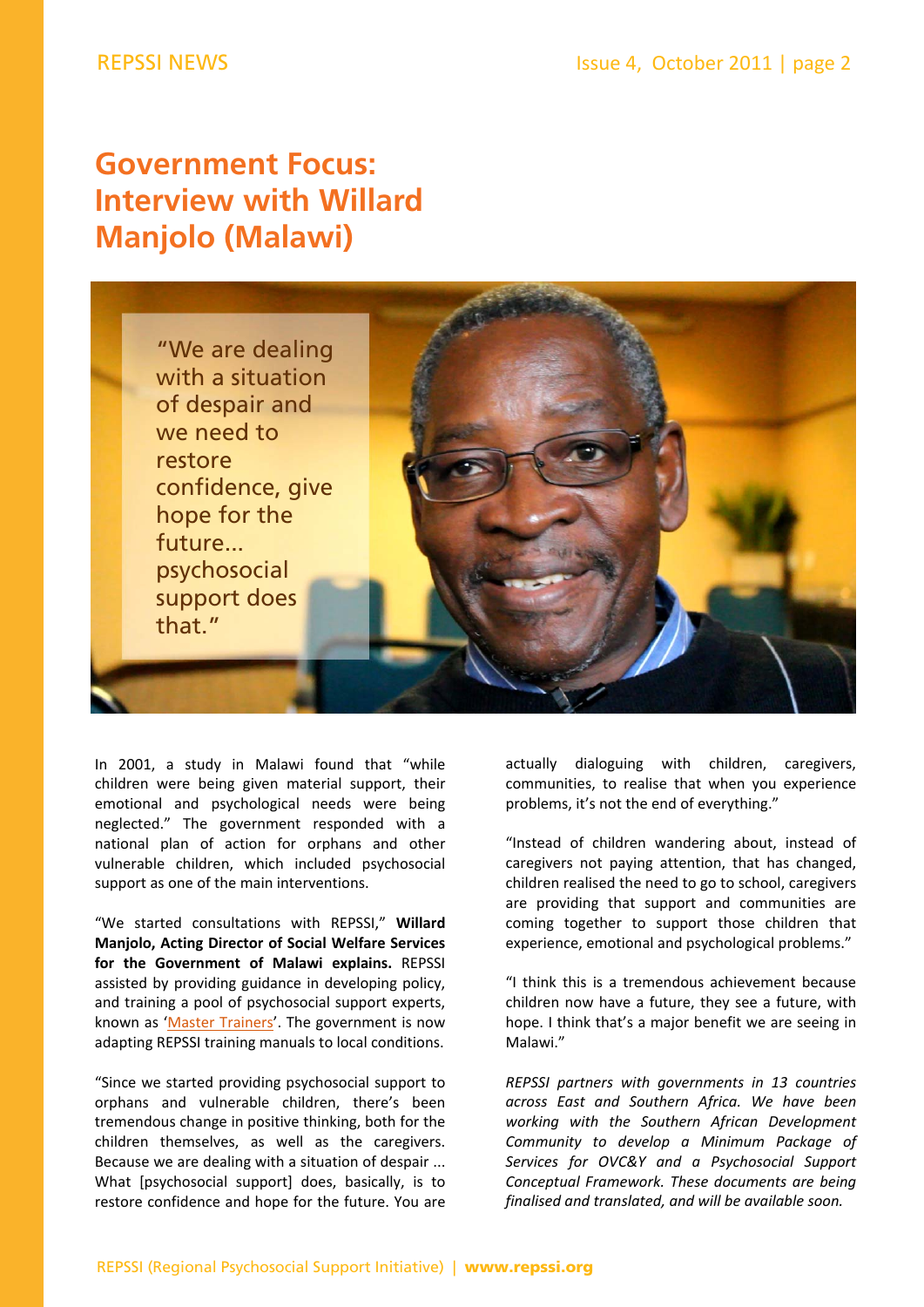## **Hope Costs Nothing**

*Often, the most valuable things cost nothing at all. This has been a revelation for our partners, and the communities they work with. Encouragement, love, trust, or a listening ear are things anyone can give, and which can make a real difference to those who receive it.* 

#### **At organisational level**

Peter Aduda, Kisumu Area Manager with **ChildFund Kenya**, reflects on what his [organisation](http://www.childfund.org/) has learned about psychosocial support. "The partnership arrangement which has grown over time between ChildFund and REPSSI has prepared the frontline staff and everybody else that is involved in the interventions to appreciate that other than the physical needs that we were looking at, there are certain things that are equally important to the growth and development of children... We realised that there are crucial things in people's lives that do not necessarily cost money... something like attention, something like love, something like care... it is an important thing as it adds a lot of perspective to the growth and development of children."

ChildFund Kenya has been changing its approach to take into account psychosocial as well as the physical or material needs, and reports that the communities and families they work with appreciate these changes. "PSS has transformed that attitude that 'we don't have money', and therefore there is nothing we can do," says Peter.

#### **At community level**

Nancy Chidzankufa is Director of Programmes with the **Malawi Girl Guides Association (MAGGA)**. Since graduating as a Master [Trainer](http://www.repssi.org/?p=304&option=com_wordpress&Itemid=64) with REPSSI, she has used REPSSI tools such as the *Journey of Life* to add value to MAGGA's work.

"Psychosocial support has also had a lot of impact in the communities that we work with," she tells us. "The community has come to realise that ... they can provide the basic needs of a child, they can help a child to develop holistically without money. So with psychosocial support the community members are able to realise that they are able to take a very active role in helping develop the life of a child."

According to Kennedy Muriuki, Coordinator of Children's Programmes with **Hope** *[worldwide](http://hopewwkenya.org/)*

"I used to think I was poor and believed that I could not give, but now I realise that I can give back in other ways that do not require money, by giving love and encouragement."

- Caregiver, Botswana

**[Kenya](http://hopewwkenya.org/)**, REPSSI tools have helped the communities he works with realise their own ability to provide crucial support to children. "What [the Journey of Life] showed the participants," he explains, "is that it is not only about the money, but even your ability to give your time to the children that is of value."

In Botswana, **Project Concern International** has found similar results when rolling out REPSSI's Journey of Life [workshops](http://www.repssi.org/?p=475&option=com_wordpress&Itemid=64) in cooperation with the Government of Botswana. "I used to think I was poor and believed that I could not give, but now I realise that I can give back in other ways that do not require money, by giving love and encouragement," a caregiver said after the workshops.

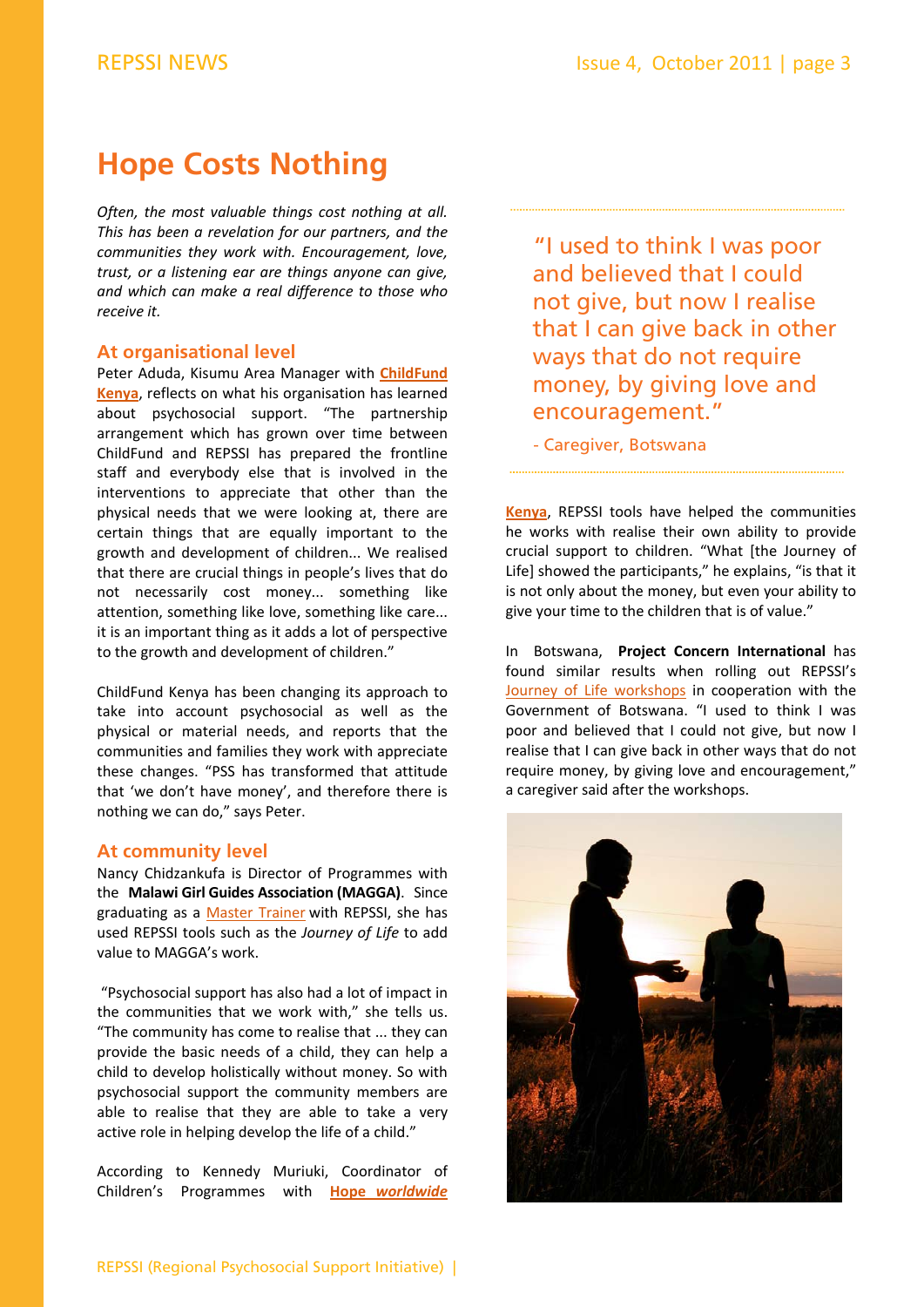## **REPSSI Tools:**

A number of key REPSSI publications are mentioned throughout this newsletter. You can find more information about our publications and training by contacting info@repssi.org or training@repssi.org.

A list of all our publications and training manuals is also available on our website www.repssi.org.



## **With a Little Help From My Friends**

*Children, particularly those experiencing difficulties and feeling isolated, can find critical support and comfort from their peers. Three examples from South Africa, Kenya and Zimbabwe demonstrate the value of kids clubs in promoting hope and resilience.*

#### ===========

In rural Limpopo, a small one‐roomed building sits by a little‐used dirt road. Chickens roam in the failing light, as the sun begins to set behind the ring of mountains. The infrequent cars that pass raise a cloud of dust which settles over everything.

In this unassuming place, at this time of day, the voices of teenagers are heard singing, laughing and talking.

The building houses a drop-in centre established by Far North Community Care and Development, supported by the **Nelson Mandela [Children's](http://www.nelsonmandelachildrensfund.com) Fund**, a REPSSI partner. A kids club is run weekly, for vulnerable children in the area to meet, discuss relevant issues, sing, dance and share problems.

The chair of the group, a 19‐year‐old bursting with energy, offers to share his story with the visitors. "When I first came to the group I was a street boy  $$ living and working on the street. I was very ashamed and shy because I thought everyone knew my situation so I would be alone in the group and sit in the back so people would not see me. But through

"I didn't think that I'd ever find someone to talk to, until I came here and I was told not to give up and lose hope."

-17-year old girl, member of youth group, South Africa

attendance I learnt to accept myself and build my confidence in opening up and accepting to be helped and guided. I now no longer live on the street."

A shy girl beside him smiles, and tells us about the experience of losing her mother last year. "I didn't think that I'd ever find someone to talk to, until I came here and I was told not to give up and lose hope."

Her friend adds: "People used to call me names – you have nothing, you are poor – but when I came to the group I was told that I had the ability to change my situation. They shared with us the game of "I am, I can, I have", which excited me to start doing something about changing my journey of life. I don't feel poor anymore."

Many of our partners have mentioned that REPSSI's training manual, *Facilitating Care and Support Through Kids Clubs,* is a successful tool in promoting peer support. You can learn more about it by emailing REPSSI at info@repssi.org.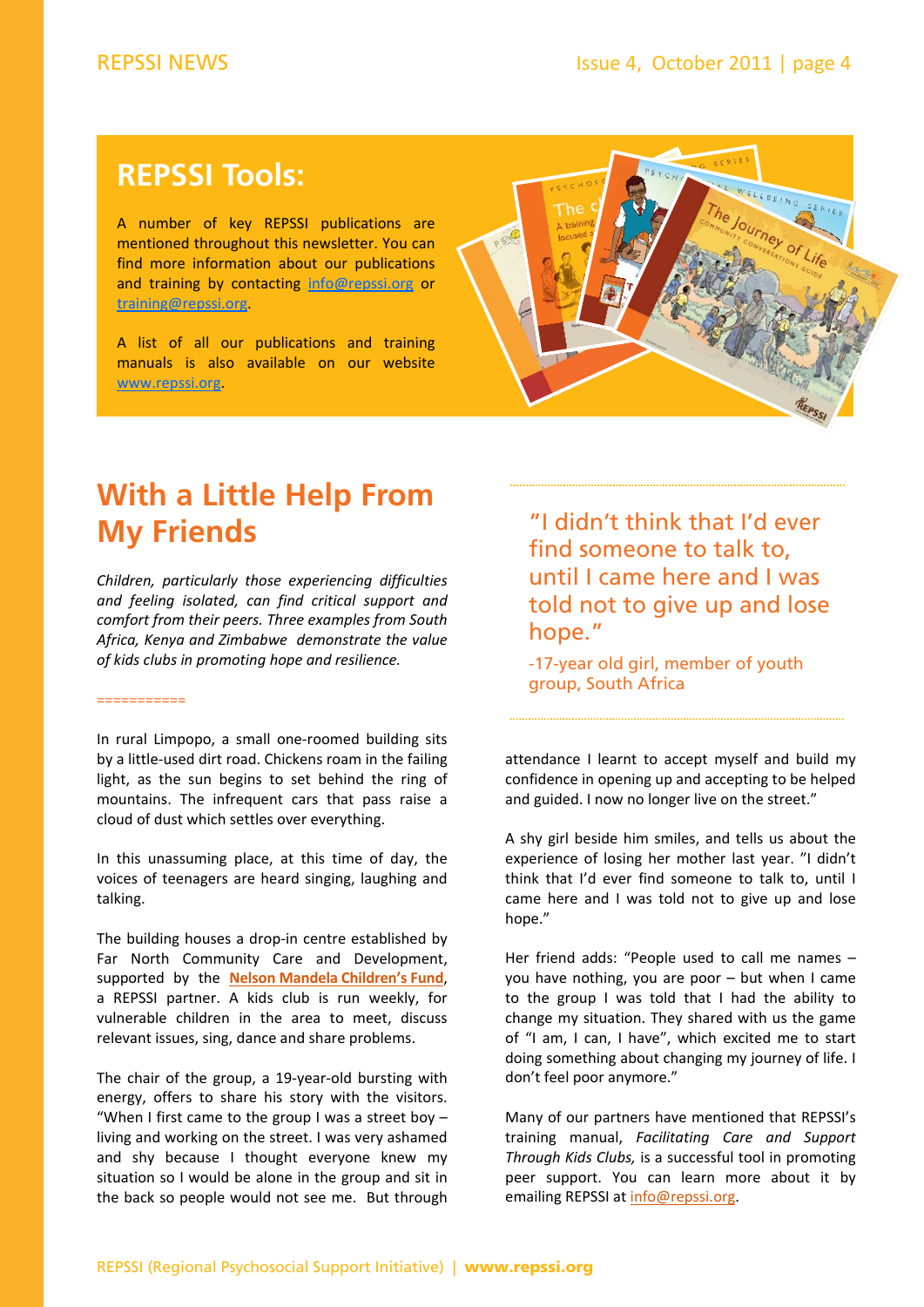#### *('With a Little Help From My Friends' contd.)*

#### **Kenya; Community brings peers together**

Danso Dandora Community Support group began as a peer support group of HIV positive caregivers, based in the Dandora slum area of Nairobi. As a result of training through **Hope** *worldwide* **Kenya**, on the REPSSI tool *Journey of Life*, they also started a Kids Club to build the resilience of the children in their community.

## "Now they can face the challenges in their life better"

The chairperson explained how the psychosocial support training led to the establishment of the Kids Club: "It was an eye‐opener for me, on how to deal with the children, and the development of the child and their stages of growth. As a result we started a kids club... These children, some of them are HIV positive and some are not. So when we started the idea was we mingle them together."

Every Saturday, the members of the kids club come together, to play games and learn life skills, and the group quickly saw the effects. "Within a short time, the children built resilience, they adapted, and now they can face the challenges in their life better."

#### **Zimbabwe: Children looking out for one other**

In Zimbabwe, a teacher with **Midlands AIDS Services [Organisation](http://www.maso.org.zw/) (MASO)** has set up a *Journey of Life* club for children at a local school.

The members tell us that through the activities in the club, they were taught to be observant, to work together as a group, and to look out for others in their school.

One member gave an example of seeing a child crying one day, saying "I was able to approach the child and find out what was wrong." Another member told us how they noticed that a classmate had no shoes. They put up a notice asking for donations, and enlisted the help of a teacher to pass on the donated shoes anonymously.

Another member said that participating in the group allowed him to contribute opinions, solutions and ideas, and made him realize that the group felt his opinion mattered and he brought in a lot of value to the group. This changed his opinion of himself, increased his self worth and boosted his self esteem.



*Three members of the Journey of Life club, set up under MASO, Zimbabwe*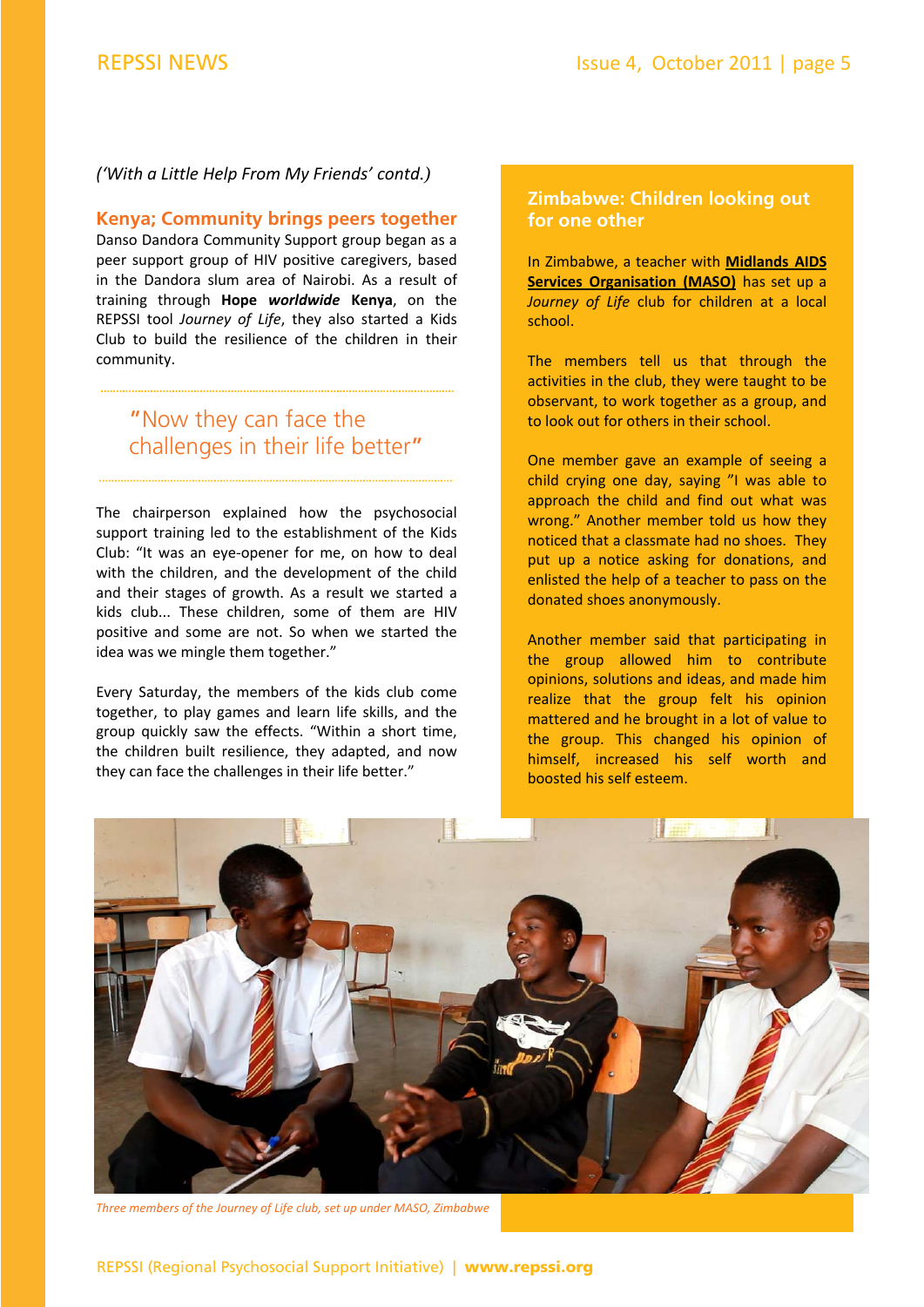

*Members of a widows and grandmothers club, established by CONSOL Homes, Malawi*

## **Peer Support for Adult Wellbeing**

*It is not only children who gain confidence, support and hope from their peers, as three examples from Malawi, South Africa and Zimbabwe illustrate.* 

#### **CONSOL Homes, Malawi**

A long‐standing partner of REPSSI, **[CONSOL](http://www.consolhomes.org/) Homes** in Malawi works with communities to set up community‐owned and operated centres for their vulnerable children. Apart from the activities at the centre for children, widows' and grandmothers' clubs are also established, to provide peer support and develop relationships.

"I was afraid – I wanted to commit suicide but ... I now have self value, a lot to still achieve in life, I have hope and I am being encouraged by the members of the support group," explains one member of such a group.

#### **Far North, South Africa**

**Far North Community Care and Development** operates in rural Limpopo, South Africa, and is [supported](http://www.nelsonmandelachildrensfund.com) by REPSSI's partner the Nelson Mandela Children's Fund. They run family support groups for caregivers who look after orphans and other vulnerable children. Through these support group, caregivers are taught parenting skills, how to communicate with their children, and about the needs and rights of children.

One mother told us what it has meant to be a part of the group. "Before I joined the family support group, I was shy and isolating myself because of [our poverty] and I couldn't even communicate with my children. Since I joined the family support group, I have learned parental skills and I learned how to communicate with my children and should there be a problem between my children, I am now able to sit them down and talk about the situation."

#### **MASO, Zimbabwe**

REPSSI's partner **Midlands AIDS Services [Organisation](http://www.maso.org.zw/) (MASO)**, in Zimbabwe, has helped communities create support groups. These groups are made up of grandmothers, teachers, and even youth. They come together to offer each other support, share experiences, and do some small income‐generating activities.

As a result of the *Journey of Life* training, there is now a community register of vulnerable children, and teachers are providing valuable support and referrals. One teacher told us: "If we see that a child is late, or not performing well, we don't rush into punishment now... we are able to investigate before we act." Before, there were problems with children attending school, but now every child of the group members is going to school. Members of the group also tell us that now more children in the community are being taken now to get medical treatment.

One grandmother summed up the change: "In the past we would say each problem belongs to its own household, but now we try to help."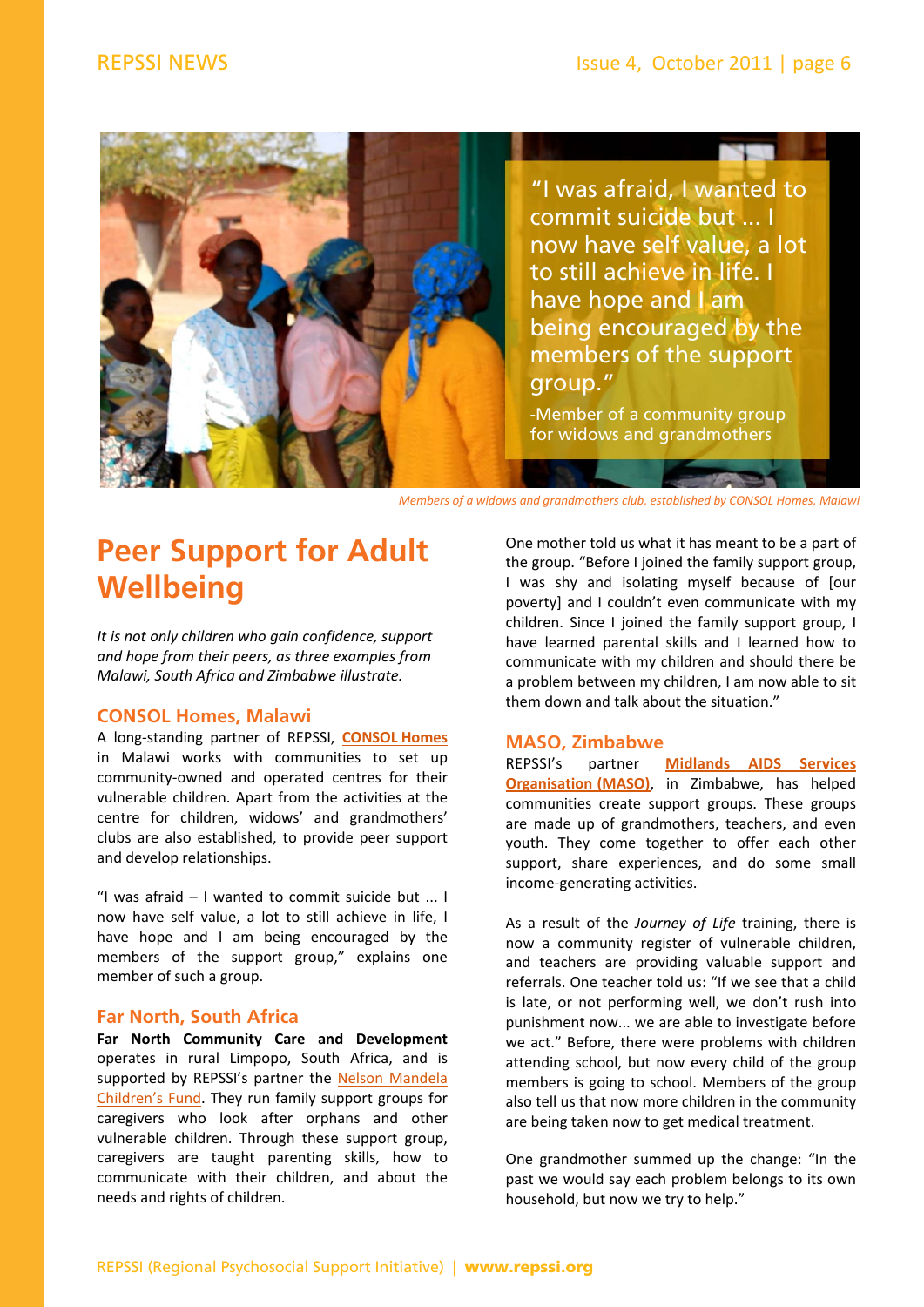## **Bringing Hope, One Visit at a Time**

*It may seem such a small act, but two REPSSI partners in Tanzania are showing that for many people, just being visited is of great importance.* 

#### **[St. Lucia Hospice,](http://www.stluciahospiceandorphanage.org/) Tanzania**

Zainabu lost her brother and two sisters, and they left behind six children. In addition to her own three children, she is now responsible for nine children, and also cares for her grandmother and grandmother in law.

Zainabu is HIV+, and recently found herself bed‐ ridden because she was so seriously ill. But members of St. Lucia's outreach team came and visited her when she was sick. They cared for her, they counselled her, encouraged her to take ARVs, and taught her about a balanced diet until she could get up out of bed again.

Emotionally, she says she has changed: "I am now thinking HIV is not the end of my life." She is also able to take three of her children who are HIV+ to the clinic to get them treatment. She has gone on, in fact, to become the chairperson of a Most Vulnerable Children Committee (MVCC) in her area, a voluntary government structure trained and

"Visiting families gives them hope, and respect... it promotes their hope and them thinking that, okay, we are still of worth in this community."

- Win[frida Mwashala,Director of St.](http://www.stluciahospiceandorphanage.org/)  Lucia Hospice and Orphanage

supported by St. Lucia. She now gives of her time to visit other families, to provide them with the same emotional and social support that she herself received.

A mother of one of the families in the community visited by an MVCC member says: "Before the intervention, other people in the community were seeing me as nothing. No-one would listen to me. But now... the committee visit and speak to me and my children, and show that they value me."



*Members of St. Lucia Hospice and Orphanage on visits to households in Arusha, Tanzania*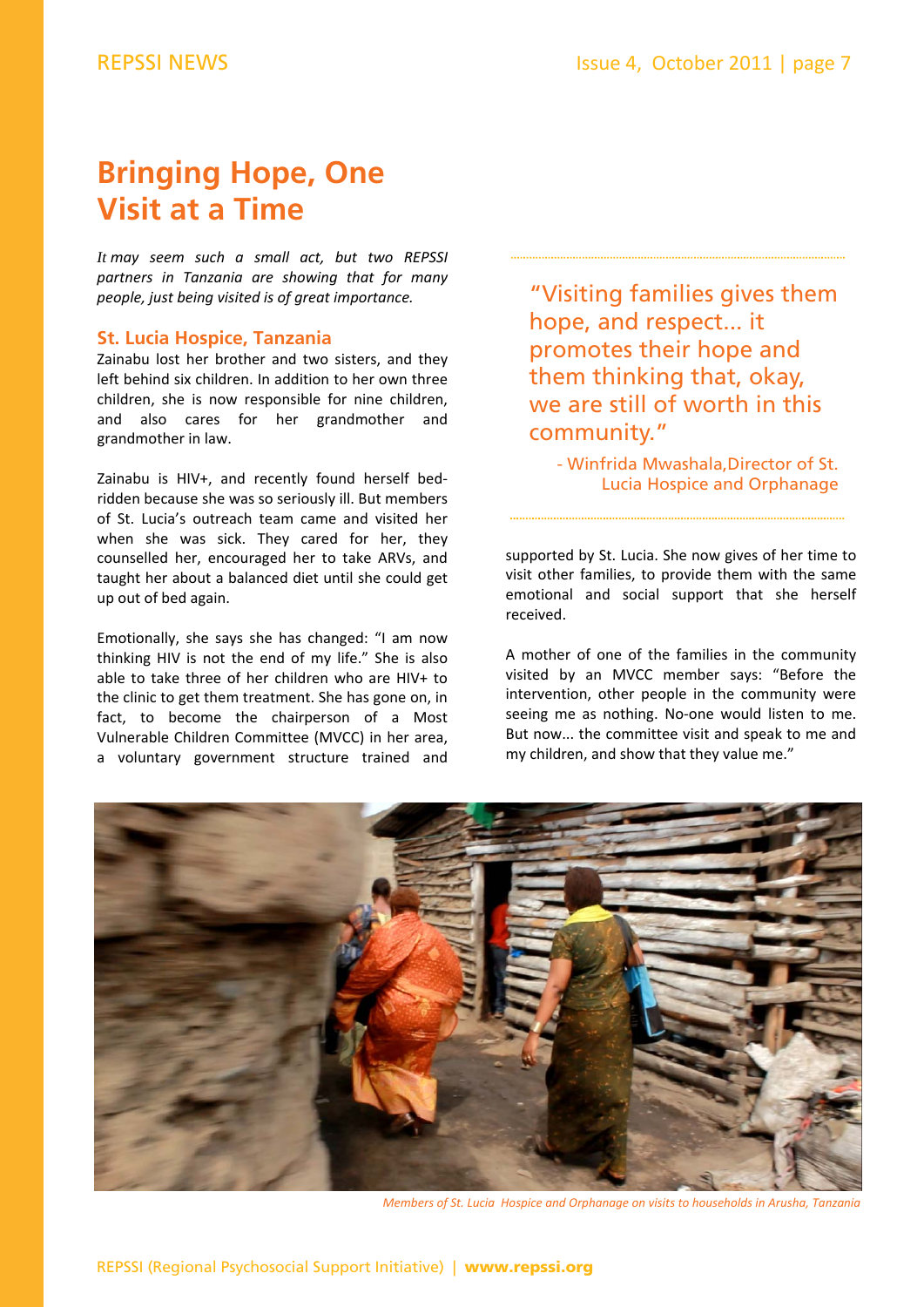#### *(Bringing Hope, One Visit at a Time contd.)*

#### **Africare, Zanzibar**

The same is also true in Zanzibar. Shaib Mohamed, the regional manager of **[Africare](http://www.africare.org/)**'s project there, explained to REPSSI that the volunteers on his programme used to feel they could not go on a home visit without bringing something material with them, such as food or clothes. But, triggered by REPSSI's training, Africare taught the volunteers how to add value in other ways, such as showing love and care, listening, and equipping the caretakers in caring for their children.

And the reports they are receiving demonstrate that while caregivers appreciated the material support, they value the social and emotional (psychosocial) support more. One elderly man caring for a grandchild by himself, and living in poverty, told

"When you visit us we really feel that there are some people who are caring for us, who are caring for our children."

Africare "This is the most important thing: knowing how to care for my grandchild."

"It was like they were all saying that, we would like to be visited," said Shaib. "We would like to be visited because when you visit us we really feel that there are some people who are caring for us, who are caring for our children."

## **New research: Seeing Resilience Rather Than Risk**

========================================================================

Within the context of HIV and AIDS, "adolescents" are often synonymous with risk, especially sexually risky behaviour. "But what," Dr. Claude Mellins of the HIV Centre for Clinical and Behavioural Studies has asked, "of the [tremendous](http://www.hivcenternyc.org/) resilience these same young people exhibit?" Despite having experienced great adversity at a young age, such as watching a parent become chronically ill or die, and experiencing stigma, most adolescents are leading positive, responsible lives.

Speaking during her presentation at [AIDSImpact](http://www.aidsimpact.com/2011/) conference, *Promoting Resilience in Youth Born with HIV*, Dr. Mellins challenged delegates to "shift the paradigm from risk to resilience". You can read a full account of her [presentation](http://www.repssi.org/?p=424&option=com_wordpress&Itemid=64) on the REPSSI website.





## **New Research: Older Carers**

========================================================================

Approximately half of orphaned children in sub‐Saharan Africa are cared for by their grandparents. Yet little research has been undertaken to date into the nature of these relationships. To fill this gap, a study was recently commissioned by [RIATT](RIATT%E2%80%90ESA)-ESA and HelpAge [International,](http://www.helpage.org/) ["Intergenerational](http://www.riatt-esa.org/resources/analysis-intergenerational-issues-between-older-caregivers-and-children-context-aids-revie) issues between older caregivers and children in the context of AIDS".

One of the conclusions was the need for psychosocial support for both caregivers and children in these situations. HelpAge International and REPSSI have collaborated on a publication, Psychosocial Care and Support for Older Carers of Orphaned and Vulnerable Children: Programming Guidelines, available to download [here.](http://www.repssi.org/?p=434&option=com_wordpress&Itemid=64)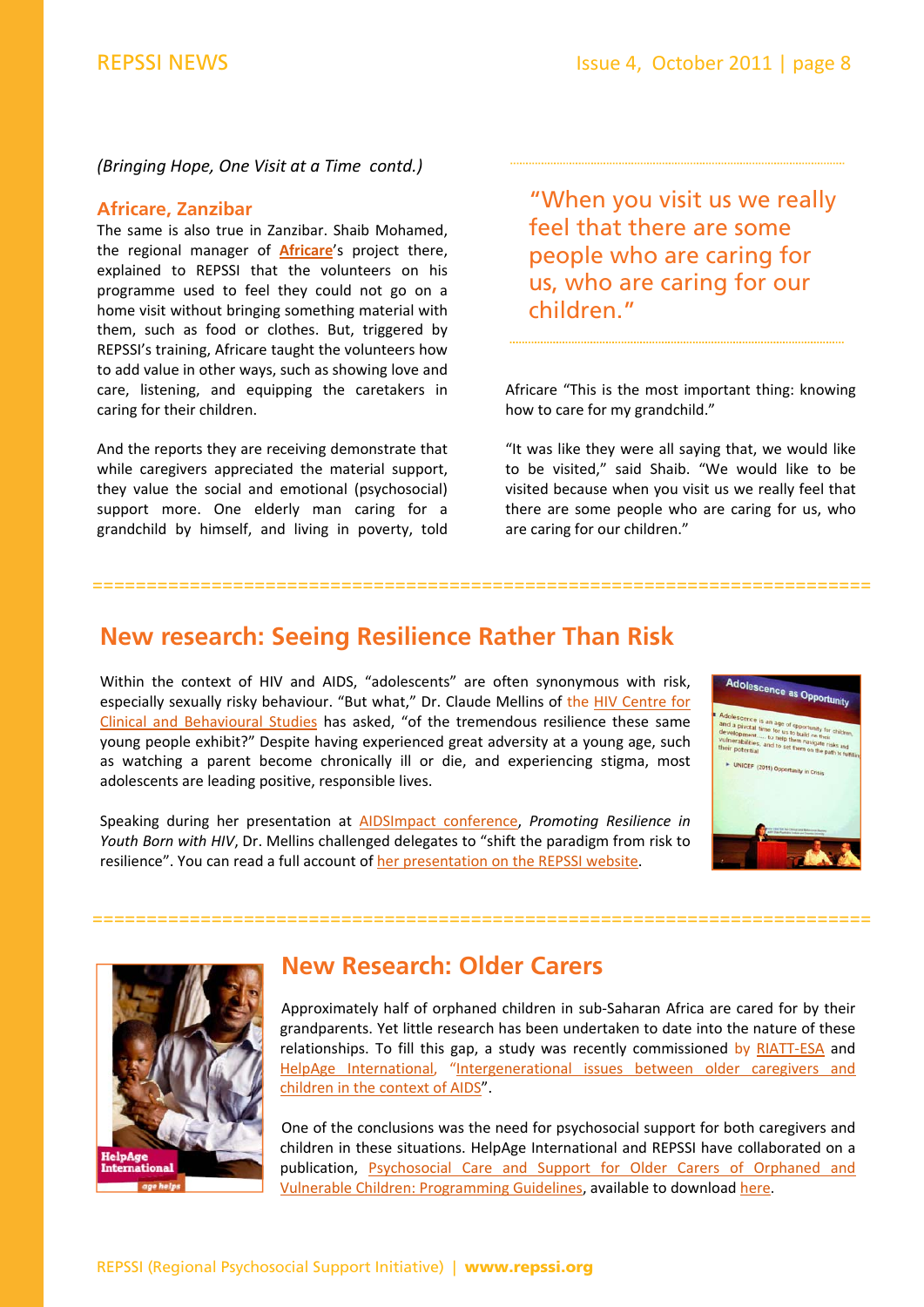## **Certificate Corner: George Owino Owvor**

"When these children end up in my hands, they are already afraid, shaken, they cannot talk... I have to find a way of making them comfortable and making them understand that actually, they are in safe hands."



*George interacting with children during break‐time at Kisumu Children's Remand Home, Kenya*

**Kisumu Children's Remand Home** is a government institution, intended as a centre for children in conflict with the law. Due to a lack of space in children's centres they are now being sent large numbers of children needing homes because of being abandoned, orphaned, or abused.

"Many children come here with different problems," explains Kenneth Mbito Nuua, Director of the Home. "They really need to be assisted so that they can cope with these situations." And according to Kenneth, an 18‐month accredited Certificate Course is helping his staff do just that.

George Owino is one of three staff at the Home currently taking the distance‐learning *Certificate Course in Community‐Based Work with Children and Youth*, created by REPSSI and UNICEF.

"This Certificate helped me a great deal," George explains, "because it has given me a lot of skills in handling these children. I meet children who have passed through many challenges... they end up maybe running away from home ... and after that, maybe they are rescued, taken through the children's justice system. And as you know, not everybody is trained in handling children, so, when they end up in my hands now, they are already afraid, shaken, they cannot talk, some come very much ill… So I have to talk to these children, I have to accommodate them, I have to find a way of making them comfortable and making them understand that actually, they are in safe hands."

Reflecting on some of the important aspects of the course, he says, "I have managed to understand that respect for human beings is paramount. So, I meet children, different kinds of children and the first thing that normally comes in my mind is that... I should handle this human being with respect."

George has also been applying skills from the course in addressing wider issues. One day, a nine‐year old boy, who was physically disabled, was brought into the remand home. His parents had already died "and he was now wandering here and there, trying to find anybody to take care of him."

"After listening to the child, I felt that maybe, I could use the networks that I already knew... So I approached one of our partners and they actually took up the case and now this boy is in school."

It was module 5 of the Certificate, which focuses on networking, that helped George start to work with other organisations. "As a Development Facilitator, maybe I don't have to have all the solutions," George laughs, "Sometimes I need to get these solutions from somewhere else."

*The Certificate is accredited by the University of KwaZulu Natal, and delivered in Kenya through the African Centre for Childhood. The third intake will begin in 2012, and will be available in 11 countries in East and Southern Africa. If you are interested in learning more about the Certificate, contact info@repssi.org.*